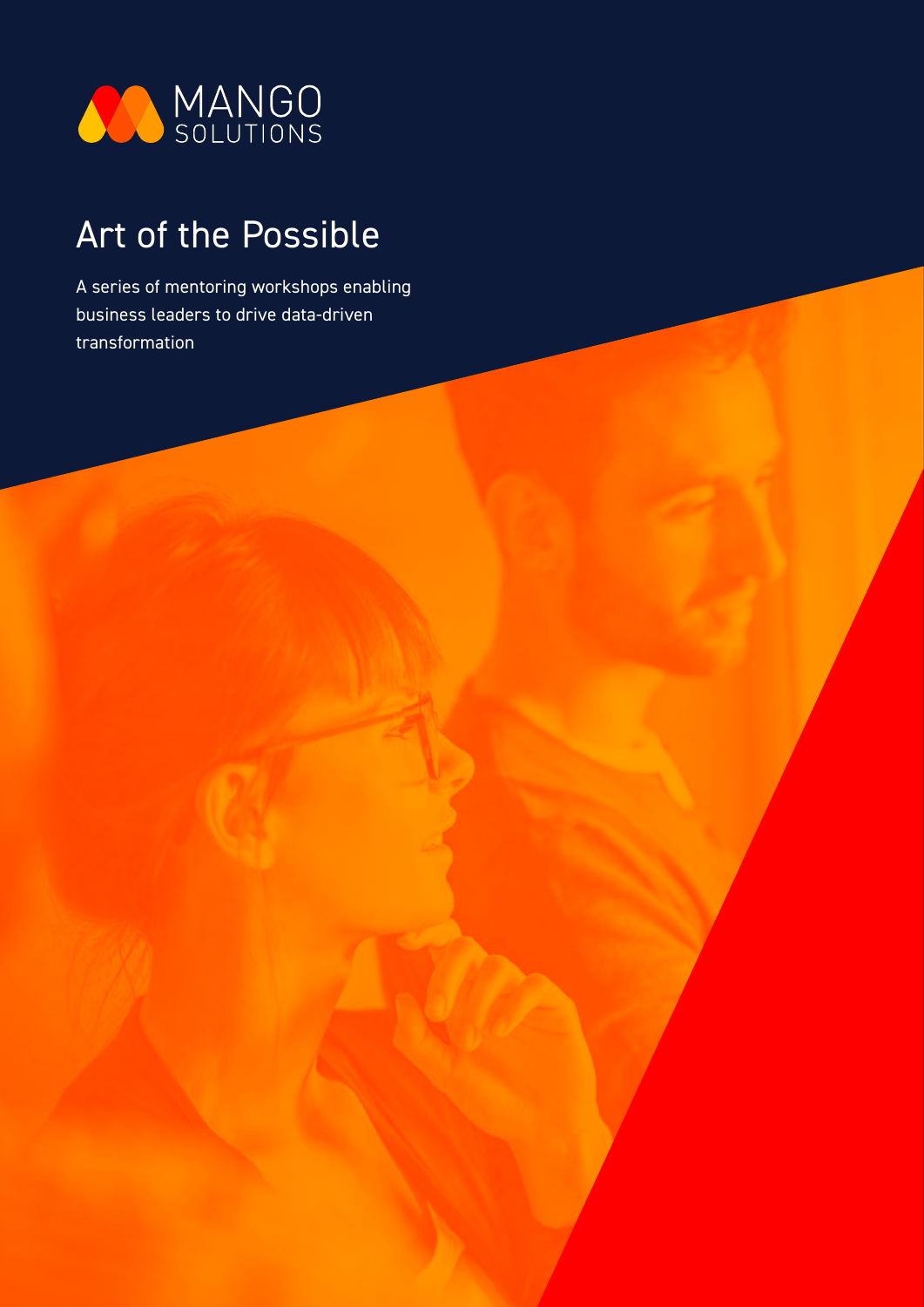### Mind the gap

When it comes to being data-driven, there appears to be a gulf between desire and delivery. 81% of senior executives interviewed agreed that data should be at the heart of all decision-making<sup>1</sup>: but only 31% of companies have significantly restructured their operations to help do this2.





81% of senior executives interviewed agreed that data should be at the heart of all decision-making<sup>1</sup>

#### **Culture eats strategy for breakfast**

In our experience, leadership teams are fully aware of the potential of data science – despite the hype that is now attached to terms such as advanced analytics, big data, artificial intelligence (AI) and ML which are all now becoming part of everyday business language. However– and as the Gartner findings above suggest – they struggle to cut through the apparent complexity and truly understand the opportunity that data science creates to add significant value in the form of innovation and competitive advantage.

As a consultancy service, a core part of our business model is to ensure that advanced analytics are properly understood at an executive level. It is essential that organisations see a genuine return from their investments in data science; and that they know the difference between anecdotal value accrued from a collection of data projects and a truly data-driven transformation that generates true business value.

Mango takes a very pragmatic approach to embedding data science at the heart of decision-making. We ensure organisations have a clear understanding of the outcomes they can expect, the skills and resources they will need and the challenges they are likely to encounter. Ultimately, we guide organisations across every stage of this journey, supporting their use of information in a smarter more business-centric way.

1 https://www.ey.com/Publication/vwLUAssets/EY-global-becoming-an-analytics-driven-organization/%24FILE/ey-global-becoming-an-analytics-driven-organization.pdf 2 https://www.forbes.com/sites/bernardmarr/2018/05/21/how-much-data-do-we-create-every-day-the-mind-blowing-stats-everyone-should-read/#4c93a13760ba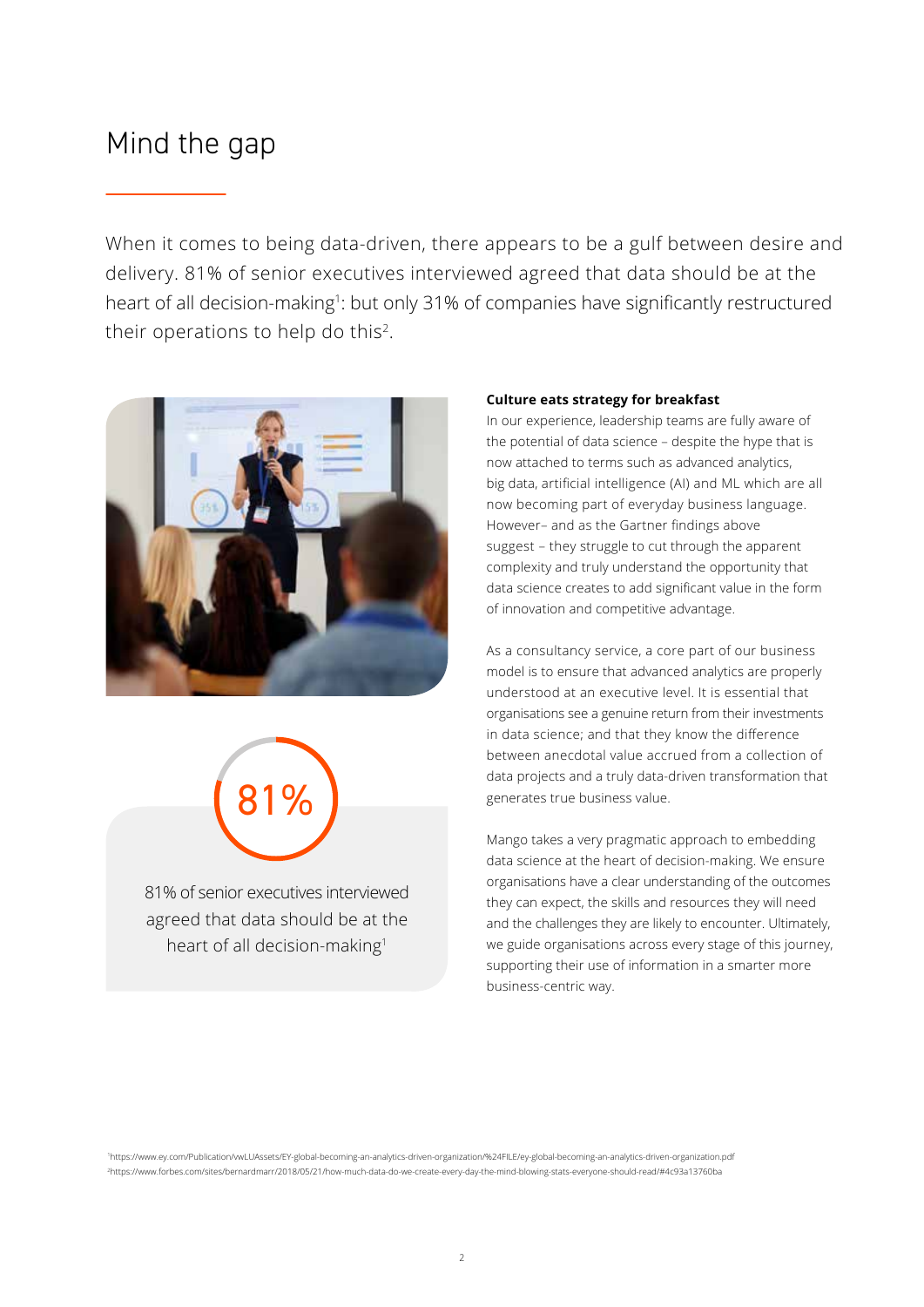### Turning data into operational acumen

Our 'Art of the Possible' series of workshops are renowned for supporting an organisation's data-driven journey and are, alongside our work with the data science communities, the basis of our hard-earned reputation as an industry leading educator.

These workshops offer practical advice, education and mentoring to business leaders and to those who hold the analytic remit.

Each workshop is led by an experienced Data Science Consultant with significant industry expertise and is designed to inspire leaders and managers and to inform them of the possibilities and opportunities of data science and advanced analytics. Customised to industry sectors, we allow for greater depth of understanding; to ensure close alignment between analytics opportunities and business strategy; and to address specific barriers to change.

Each of the workshops in the series can be tailored according to the data maturity of your organisation, the individuals that need to be included in the process and/or the cultural dynamics relating to the implementation of an analytics strategy. Mango can advise on all of these elements, making recommendations as required.

#### **The workshops are aimed at:**

**Leadership** – senior stakeholders who own the data & analytic remit (usually C-Level). Typically this is a Chief Data Officer or Chief Information Officer.

**Business owners** – managers in business areas who own targets and processes that could be empowered by data/analytics.

**Analytics functions** – internal analytic teams responsible for providing insight to the business.

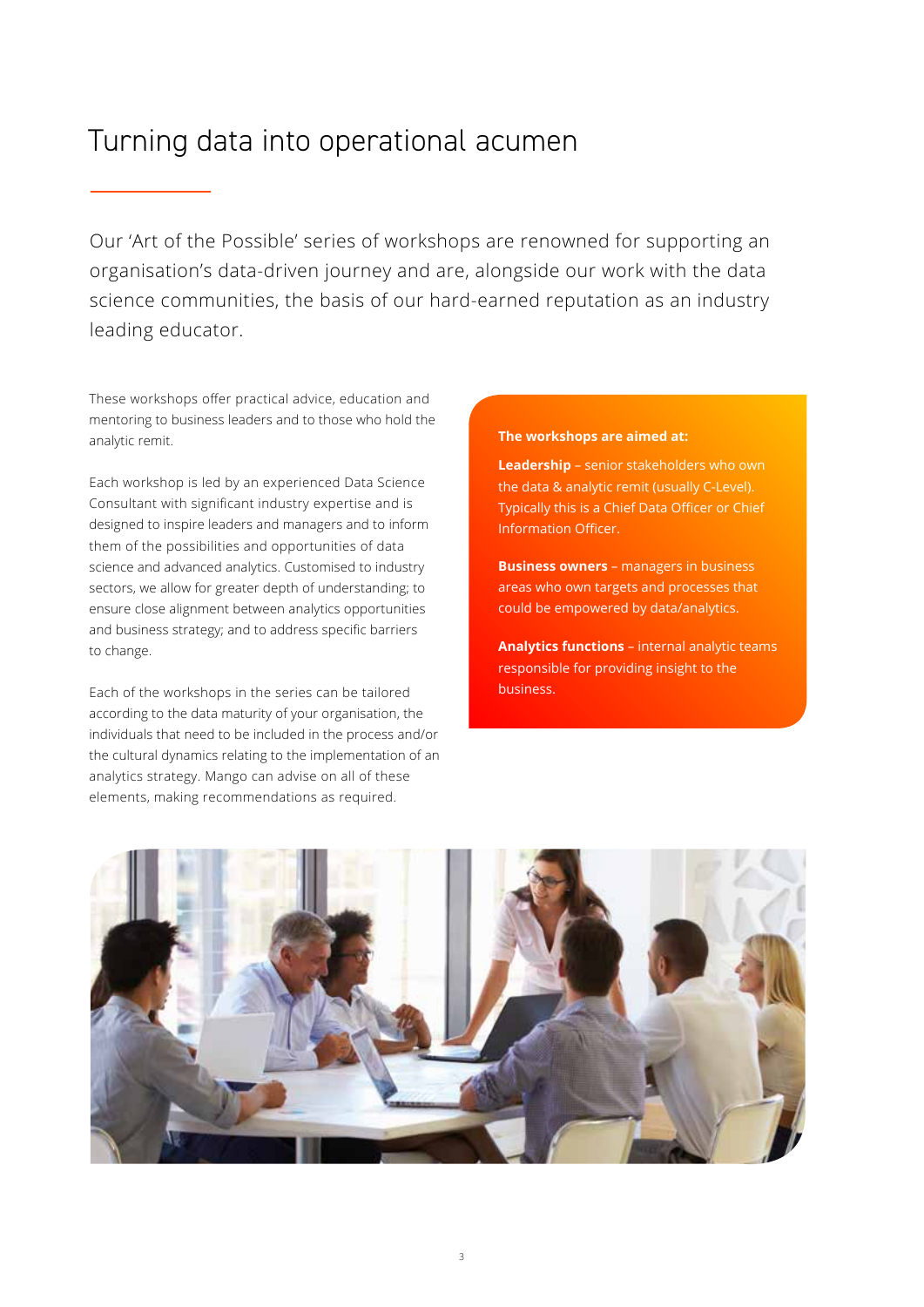### **Workshops**

### Each workshop aims to:

- Demystify the complex world of data and analytics
- Explore analytic initiatives that would add value to your organisation
- Improve communication and collaboration between business and technical functions by creating a common language around data and analytics
- Allow organisations to identify an optimal way forward as they transition to a more data-driven model

# 66

"Mango have been instrumental to our data analytics journey. They have tailored their training and consultancy services to align with our business, data and wider strategic aims. Through interactive workshops, analysts have been able to solve real business problems and extract value from our analytics. Mango are extremely personable, we enjoy working with them and we continue to develop and nurture our relationship."

**Senior Data Science Manager** Screwfix Direct Limited

"

### **Art of the Possible workshop series**



#### **Never Mind the Buzzwords**

Short presentation to inspire an organisation about the data-driven opportunity, seeing through the hype to see how advanced analytics could add real value



#### **Building a Data-Driven Company**

Series of presentations and guided discussions related to the practical aspects of building a data-driven company



### **Data-Driven Mobilisation**

Inspire and educate the business about the possibilities of analytics

#### **Data-Driven Prioritisation**

Dynamic workshop to surface a range of analytic initiatives that could add value

#### **Data-Driven Planning**

Focused session to plan implementation of specific identified analytic initiatives



#### **Being Data-Driven: the Language of Analytics**

Workshops to foster interaction between business and analytic teams by building a common language to support collaboration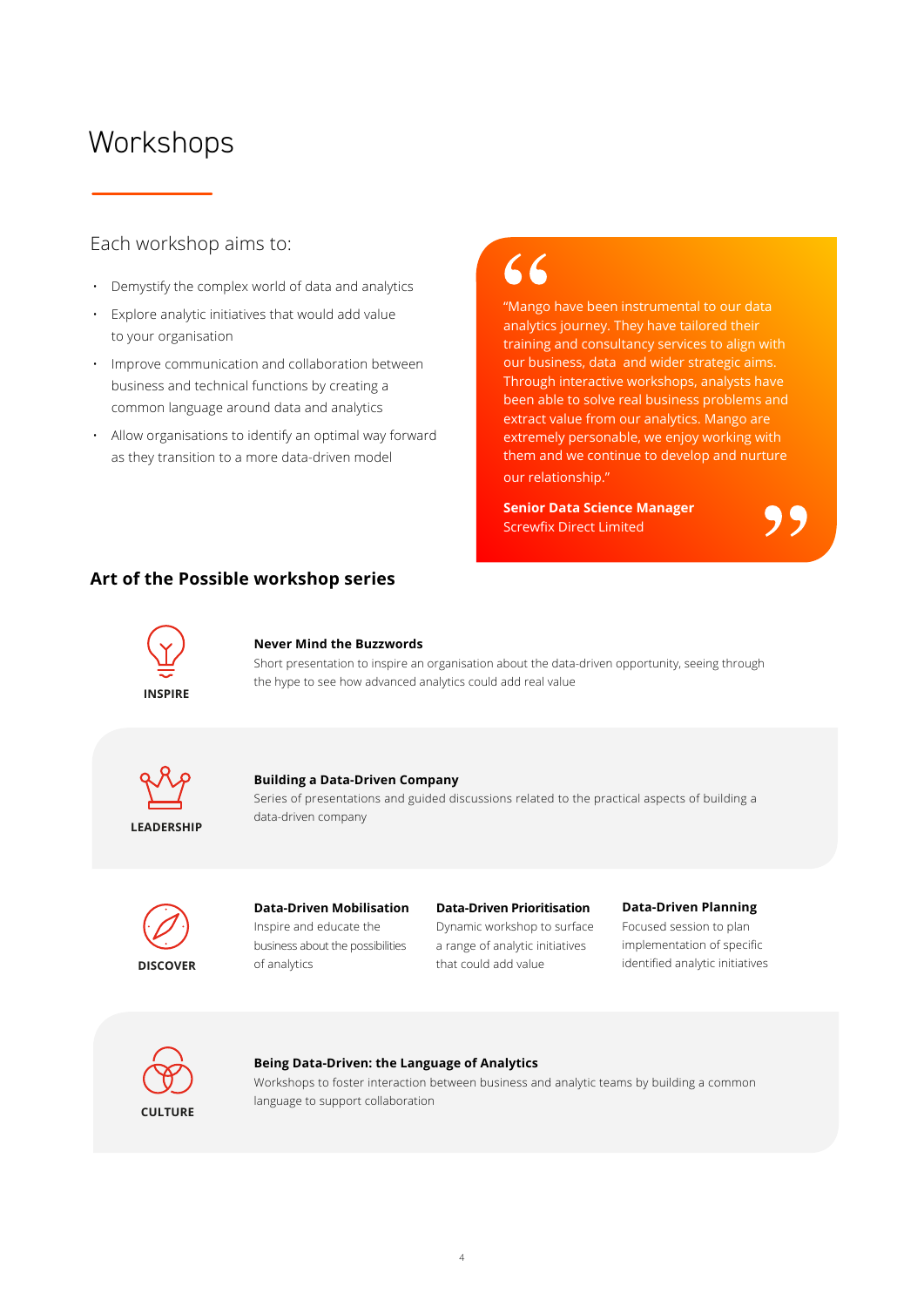# Never Mind the Buzzwords



There is often confusion around the jargon of data science; and common buzzwords such as 'AI' 'ML' and 'cognitive computing', may cause a lack of understanding and a propensity to create barriers from within the business. Through a deeper understanding of key terminology,

business leaders can understand the value and potential that advanced analytics can bring. The aim of this presentation -style workshop is to inspire your business with the possibilities of becoming a data driven organisation, using relevant industry examples to help see through the hyperbole that often attaches to the analytics world.

| <b>Audience</b>         | Format              | <b>Topics covered</b>                                                                                                | <b>Learning outcome</b>                                                                                                                                           |
|-------------------------|---------------------|----------------------------------------------------------------------------------------------------------------------|-------------------------------------------------------------------------------------------------------------------------------------------------------------------|
| Leadership,<br>business | 2 hour presentation | • Why be data-driven?<br>· Big data & advanced analytics<br>• Al, ML and cognitive analytics<br>· Relevant use cases | Inspired and educated team<br>with better understanding of<br>what key analytic terms mean<br>and how they could be used<br>to add value to their<br>organisation |

### Building a Data-Driven Company



With CDOs often citing low levels of data-driven maturity, the aim of this 1-day interactive workshop is to educate leaders about the possibilities of a data-driven organisation.

The key aim is to unleash the value of your data as an asset and provide practical guidance on carrying out transformation. Using practical, real-world advice on data-driven approaches, the possibilities of adding value through data and analytics will be aligned to your vision.

| <b>Audience</b> | Format                                                                                   | <b>Topics covered</b>                                                                                                                                        | <b>Learning outcome</b>                                                                                                                                                                                   |
|-----------------|------------------------------------------------------------------------------------------|--------------------------------------------------------------------------------------------------------------------------------------------------------------|-----------------------------------------------------------------------------------------------------------------------------------------------------------------------------------------------------------|
| Leadership      | 1 day workshop,<br>formed as presentations<br>and facilitated round<br>table discussions | • Why be data-driven?<br>• Understanding the buzzwords<br>· Industry-relevant use cases<br>· Practical considerations<br>$\cdot$ Steps in the transformation | Inspired and educated team<br>with a better understanding<br>of what key analytic terms<br>mean and how they could<br>contribute to the fundamental<br>steps necessary for<br>data-driven transformation. |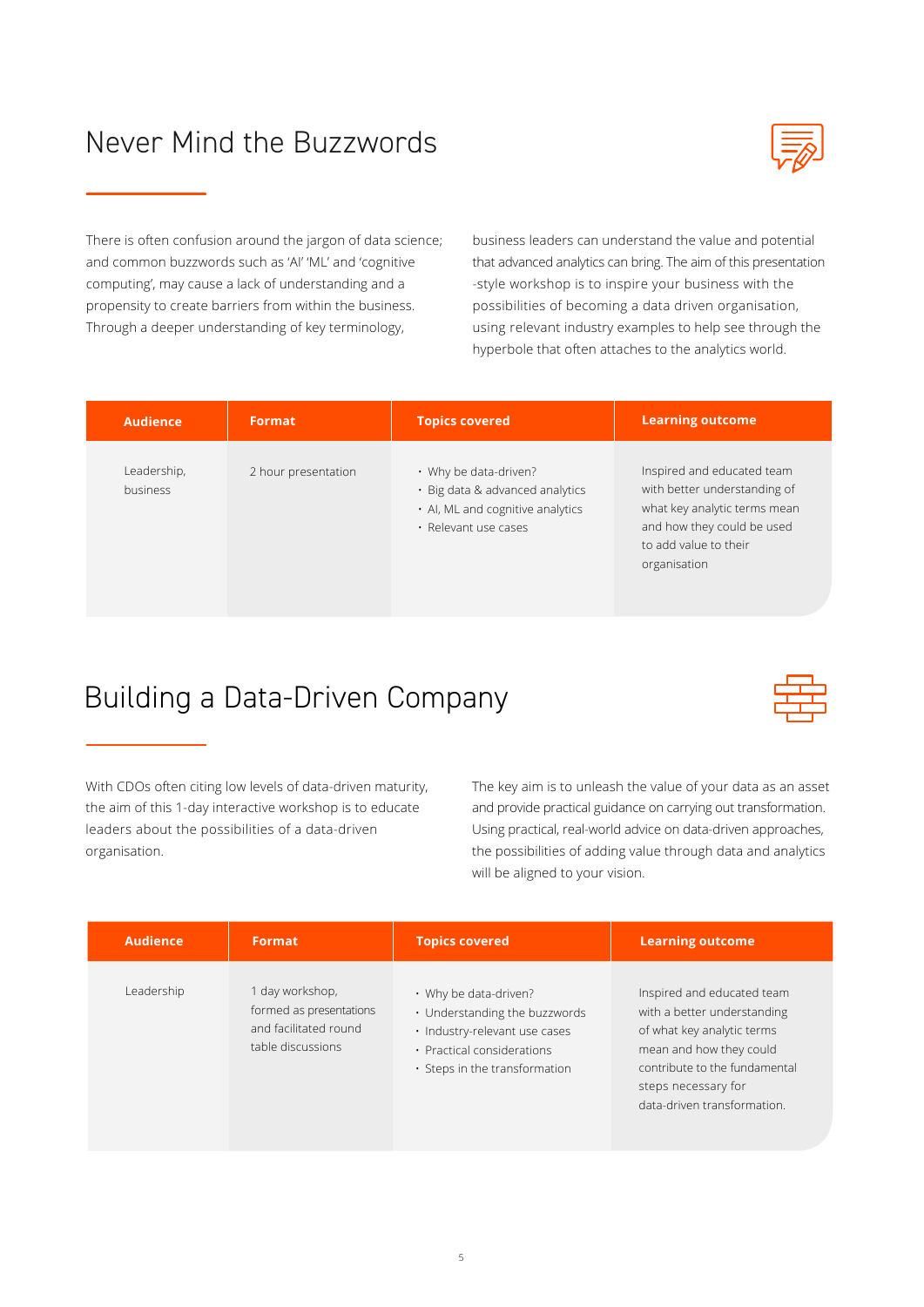## Data-Driven Mobilisation



Part of the discovery series, this half-day workshop aims to educate the business about the possibilities of advanced analytics, surfacing ideas that will add the most significant value. Ideal for bringing stakeholders onboard with the analytic strategy, we examine the potential to find, assess

and prioritise the business value of each use case and also discover the pros and cons of building a data science capability. This impactful workshop will result in an increase in knowledge and actionable insights and ensure a common language across the organisation, something that is vital to driving the strategy forward.

| <b>Audience</b> | Format                 | <b>Topics covered</b>               | <b>Learning outcome</b>    |
|-----------------|------------------------|-------------------------------------|----------------------------|
| <b>Business</b> | 1/2 day workshop,      | • Why be data-driven?               | Inspired and educated      |
|                 | formed as              | $\cdot$ Components of a data-driven | business team, with        |
|                 | presentations and      | company                             | identified and prioritised |
|                 | facilitated roundtable | • The data-driven journey           | areas where data and       |
|                 | discussions            | • Finding the use cases             | analytics could add value  |

### Data-Driven Prioritisation



Bringing clarity and prioritisation to the potential implementation of high value use cases, this highly practical workshop enables business and analytic functions to discuss and prioritise a set of possible high value analytic initiatives for the business together with an understanding of the risks and dependencies associated with each one.

| <b>Audience</b>                 | Format                                                                            | <b>Topics covered</b>                                                                                                                                          | <b>Learning outcome</b>                                                                                           |
|---------------------------------|-----------------------------------------------------------------------------------|----------------------------------------------------------------------------------------------------------------------------------------------------------------|-------------------------------------------------------------------------------------------------------------------|
| Business and<br>analytics teams | 1/2 day workshop,<br>formed as guided<br>discussions around<br>possible use cases | · Review high level objectives<br>• Discuss up to 10 possible<br>use cases<br>• Create shortlist<br>· Identify outstanding questions<br>· Recommend next steps | A shortlist of potential<br>use cases, together with<br>questions to be answered<br>and recommended next<br>steps |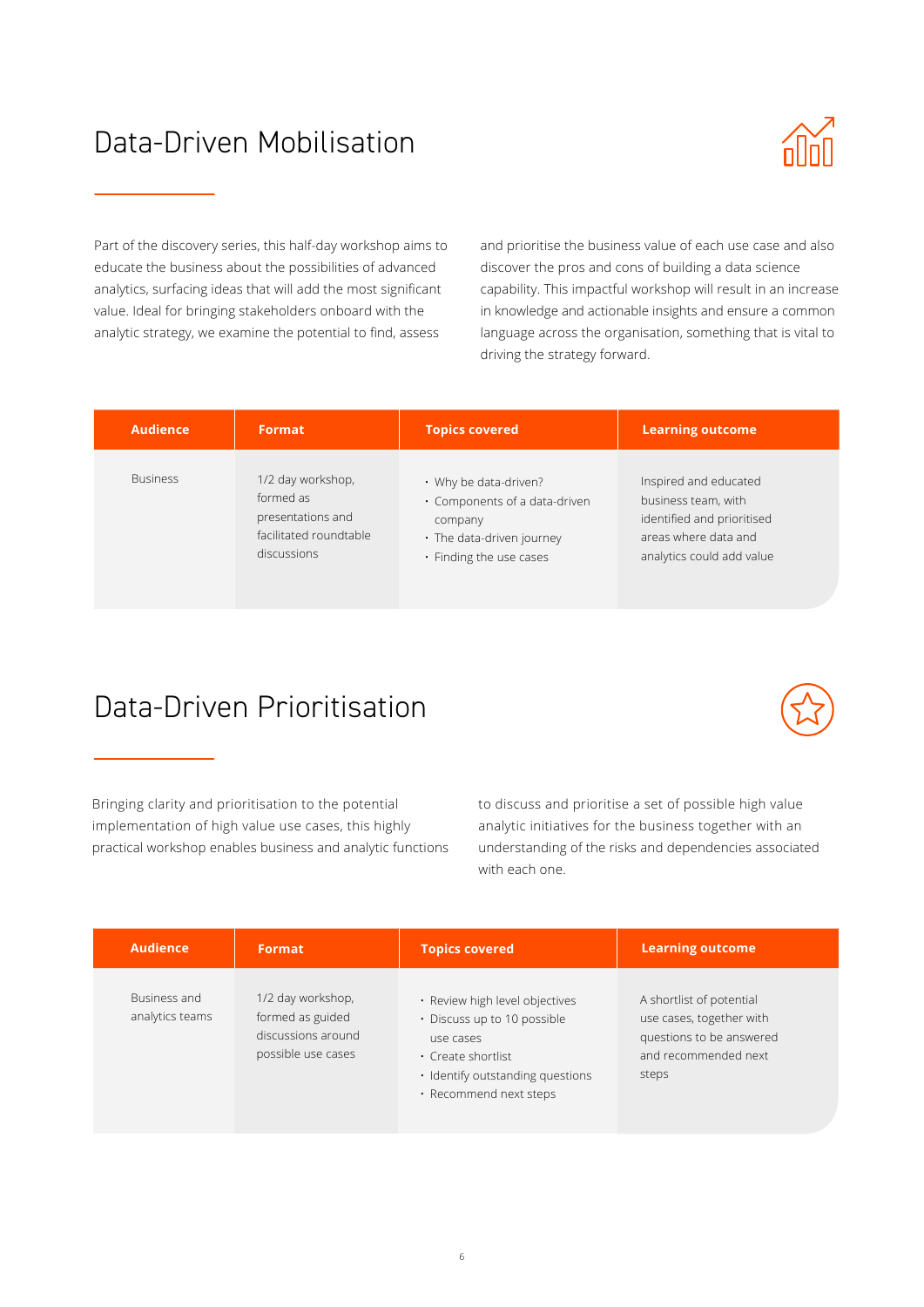# Data-Driven Planning



The focus of this workshop is to support businesses on finding the 'right' question - to ensure your analytic use case is properly qualified, is able to 'land' successfully within the business and therefore to drive business value. Participants will review, refine and plan a small number of possible analytic initiatives: this will lead to a well-designed use case that could be delivered across your organisation and a clear set of next steps for delivery.

| <b>Audience</b>                              | <b>Format</b>                                                                               | <b>Topics covered</b>                                                                                            | <b>Learning outcome</b>                                                     |
|----------------------------------------------|---------------------------------------------------------------------------------------------|------------------------------------------------------------------------------------------------------------------|-----------------------------------------------------------------------------|
| Business and<br>analytic teams<br>(optional) | 1/2 day workshop,<br>formed as guided<br>discussions around<br>small number of<br>use cases | · Client objectives<br>• Planning for each use case<br>• Prioritisation and planning<br>· Recommended next steps | A well-planned use case that<br>could be delivered with clear<br>next steps |

## Being Data-Driven: the Language of Analytics

A common barrier to success is an inherent cultural hostility to analytics driven by a lack of understanding of its possibilities and potential business value.

This workshop focuses on building a common language around data and analytics, identifying and communicating the analytic opportunity whilst enabling businesses to operate within a data-driven environment.

| <b>Audience</b> | Format                                                                                                               | <b>Topics covered</b>                                                                                                                                                       | <b>Learning outcome</b>                                                                                    |
|-----------------|----------------------------------------------------------------------------------------------------------------------|-----------------------------------------------------------------------------------------------------------------------------------------------------------------------------|------------------------------------------------------------------------------------------------------------|
| <b>Business</b> | day interactive<br>workshop, delivered as<br>a series of presentations<br>and facilitated round<br>table discussions | • What does it mean to be<br>data-driven?<br>• The data opportunity<br>• The language of analytics<br>· Identifying analytic opportunities<br>• Working with analytic teams | Inspired business with the<br>skills to be able to operate<br>effectively in a data-driven<br>organisation |